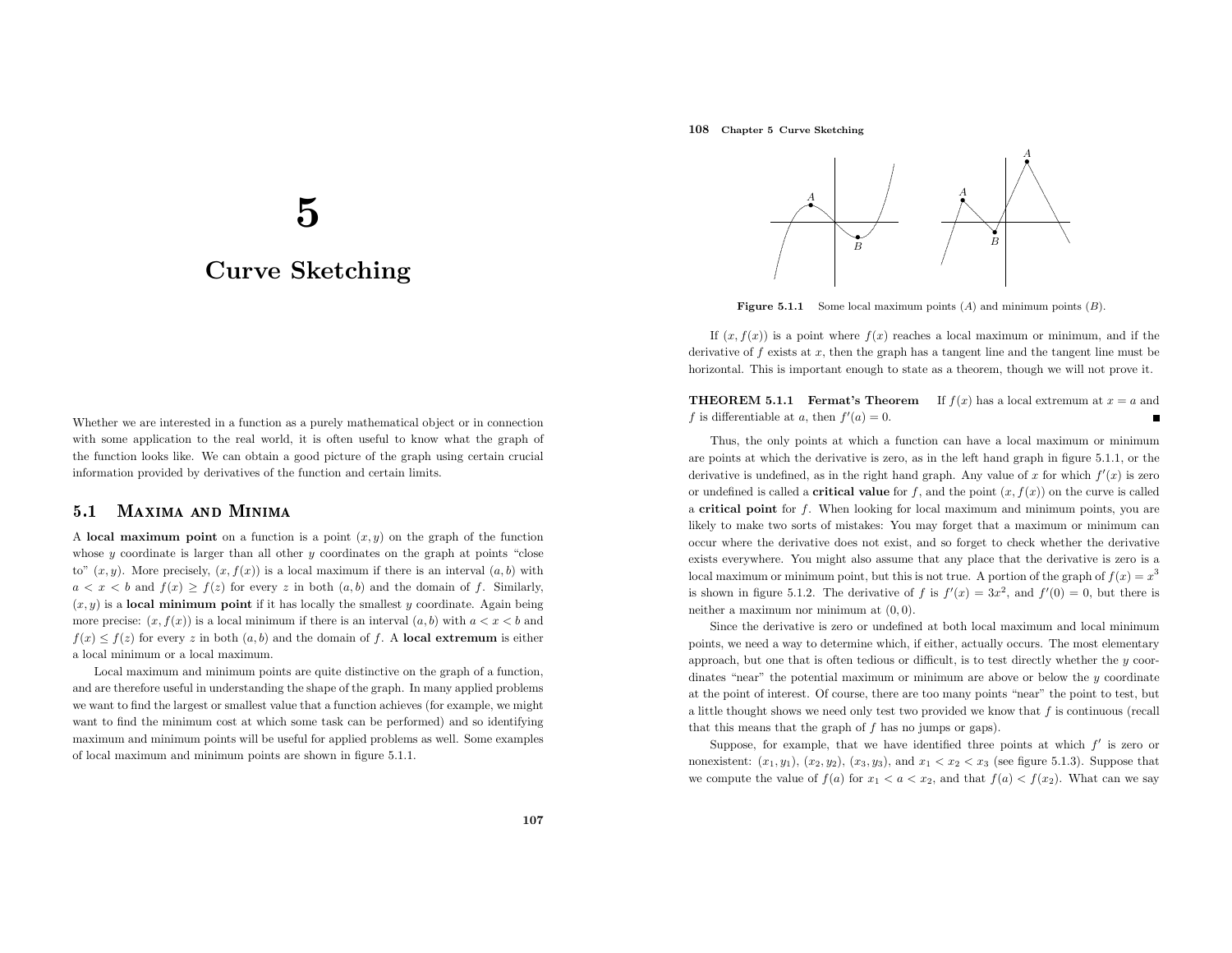5.1 Maxima and Minima<sup>109</sup>



**Figure 5.1.2** No maximum or minimum even though the derivative is zero.

about the graph between a and  $x_2$ ? Could there be a point  $(b, f(b))$ ,  $a < b < x_2$  with  $f(b) > f(x_2)$ ? No: if there were, the graph would go up from  $(a, f(a))$  to  $(b, f(b))$  then down to  $(x_2, f(x_2))$  and somewhere in between would have a local maximum point. (This is not obvious; it is <sup>a</sup> result of the Extreme Value Theorem, theorem 6.1.2.) But at that local maximum point the derivative of  $f$  would be zero or nonexistent, yet we already know that the derivative is zero or nonexistent only at  $x_1, x_2$ , and  $x_3$ . The upshot is that one computation tells us that  $(x_2, f(x_2))$  has the largest y coordinate of any point on the graph near  $x_2$  and to the left of  $x_2$ . We can perform the same test on the right. If we find that on both sides of  $x_2$  the values are smaller, then there must be a local maximum at  $(x_2, f(x_2))$ ; if we find that on both sides of  $x_2$  the values are larger, then there must be a local minimum at  $(x_2, f(x_2))$ ; if we find one of each, then there is neither a local maximum or minimum at  $x_2$ .



Figure 5.1.3 Testing for <sup>a</sup> maximum or minimum.

It is not always easy to compute the value of <sup>a</sup> function at <sup>a</sup> particular point. The task is made easier by the availability of calculators and computers, but they have their own drawbacks—they do not always allow us to distinguish between values that are very close together. Nevertheless, because this method is conceptually simple and sometimes easy to perform, you should always consider it.

# 110 Chapter <sup>5</sup> Curve Sketching

**EXAMPLE 5.1.2** Find all local maximum and minimum points for the function  $f(x) =$  $x^3 - x$ . The derivative is  $f'(x) = 3x^2 - 1$ . This is defined everywhere and is zero at  $x = \pm\sqrt{3}/3$ . Looking first at  $x = \sqrt{3}/3$ , we see that  $f(\sqrt{3}/3) = -2\sqrt{3}/9$ . Now we test two points on either side of  $x = \sqrt{3}/3$ , making sure that neither is farther away than the nearest critical value; since  $\sqrt{3}$  < 3,  $\sqrt{3}/3$  < 1 and we can use  $x = 0$  and  $x = 1$ . Since  $f(0) = 0 > -2\sqrt{3}/9$  and  $f(1) = 0 > -2\sqrt{3}/9$ , there must be a local minimum at  $x = \sqrt{3}/3$ . For  $x = -\sqrt{3}/3$ , we see that  $f(-\sqrt{3}/3) = 2\sqrt{3}/9$ . This time we can use  $x = 0$ and  $x = -1$ , and we find that  $f(-1) = f(0) = 0 < 2\sqrt{3}/9$ , so there must be a local maximum at  $x = -\sqrt{3}/3$ .

Of course this example is made very simple by our choice of points to test, namely $x = -1, 0, 1$ . We could have used other values, say  $-5/4, 1/3$ , and 3/4, but this would have made the calculations considerably more tedious.

**EXAMPLE 5.1.3** Find all local maximum and minimum points for  $f(x) = \sin x + \cos x$ . The derivative is  $f'(x) = \cos x - \sin x$ . This is always defined and is zero whenever  $\cos x = \sin x$ . Recalling that the  $\cos x$  and  $\sin x$  are the x and y coordinates of points on a unit circle, we see that  $\cos x = \sin x$  when x is  $\pi/4$ ,  $\pi/4 \pm \pi$ ,  $\pi/4 \pm 2\pi$ ,  $\pi/4 \pm 3\pi$ , etc. Since both sine and cosine have a period of  $2\pi$ , we need only determine the status of  $x = \pi/4$ and  $x = 5\pi/4$ . We can use 0 and  $\pi/2$  to test the critical value  $x = \pi/4$ . We find that  $f(\pi/4) = \sqrt{2}$ ,  $f(0) = 1 < \sqrt{2}$  and  $f(\pi/2) = 1$ , so there is a local maximum when  $x = \pi/4$ and also when  $x = \pi/4 \pm 2\pi$ ,  $\pi/4 \pm 4\pi$ , etc. We can summarize this more neatly by saying that there are local maxima at  $\pi/4 \pm 2k\pi$  for every integer k.

We use  $\pi$  and  $2\pi$  to test the critical value  $x = 5\pi/4$ . The relevant values are  $f(5\pi/4) =$  $-\sqrt{2}$ ,  $f(\pi) = -1 > -\sqrt{2}$ ,  $f(2\pi) = 1 > -\sqrt{2}$ , so there is a local minimum at  $x = 5\pi/4$ ,  $5\pi/4 \pm 2\pi$ ,  $5\pi/4 \pm 4\pi$ , etc. More succinctly, there are local minima at  $5\pi/4 \pm 2k\pi$  for every integer <sup>k</sup>.

## Exercises 5.1.

In problems 1–12, find all local maximum and minimum points  $(x, y)$  by the method of this section.

| 1. $y = x^2 - x \Rightarrow$                                                          | <b>2.</b> $y = 2 + 3x - x^3 \Rightarrow$                                                          |
|---------------------------------------------------------------------------------------|---------------------------------------------------------------------------------------------------|
| 3. $y = x^3 - 9x^2 + 24x \Rightarrow$                                                 | 4. $y = x^4 - 2x^2 + 3 \Rightarrow$                                                               |
| 5. $y = 3x^4 - 4x^3 \Rightarrow$                                                      | 6. $y = (x^2 - 1)/x \Rightarrow$                                                                  |
| 7. $y = 3x^2 - (1/x^2) \Rightarrow$                                                   | 8. $y = cos(2x) - x \Rightarrow$                                                                  |
| <b>9.</b> $f(x) = \begin{cases} x-1 & x < 2 \\ x^2 & x \ge 2 \end{cases} \Rightarrow$ | <b>10.</b> $f(x) = \begin{cases} x - 3 & x < 3 \\ x^3 & 3 \le x \le 5 \\ 1/x & x > 5 \end{cases}$ |
| 11. $f(x) = x^2 - 98x + 4 \Rightarrow$                                                | <b>12.</b> $f(x) = \begin{cases} -2 & x = 0 \\ 1/x^2 & x \neq 0 \end{cases} \Rightarrow$          |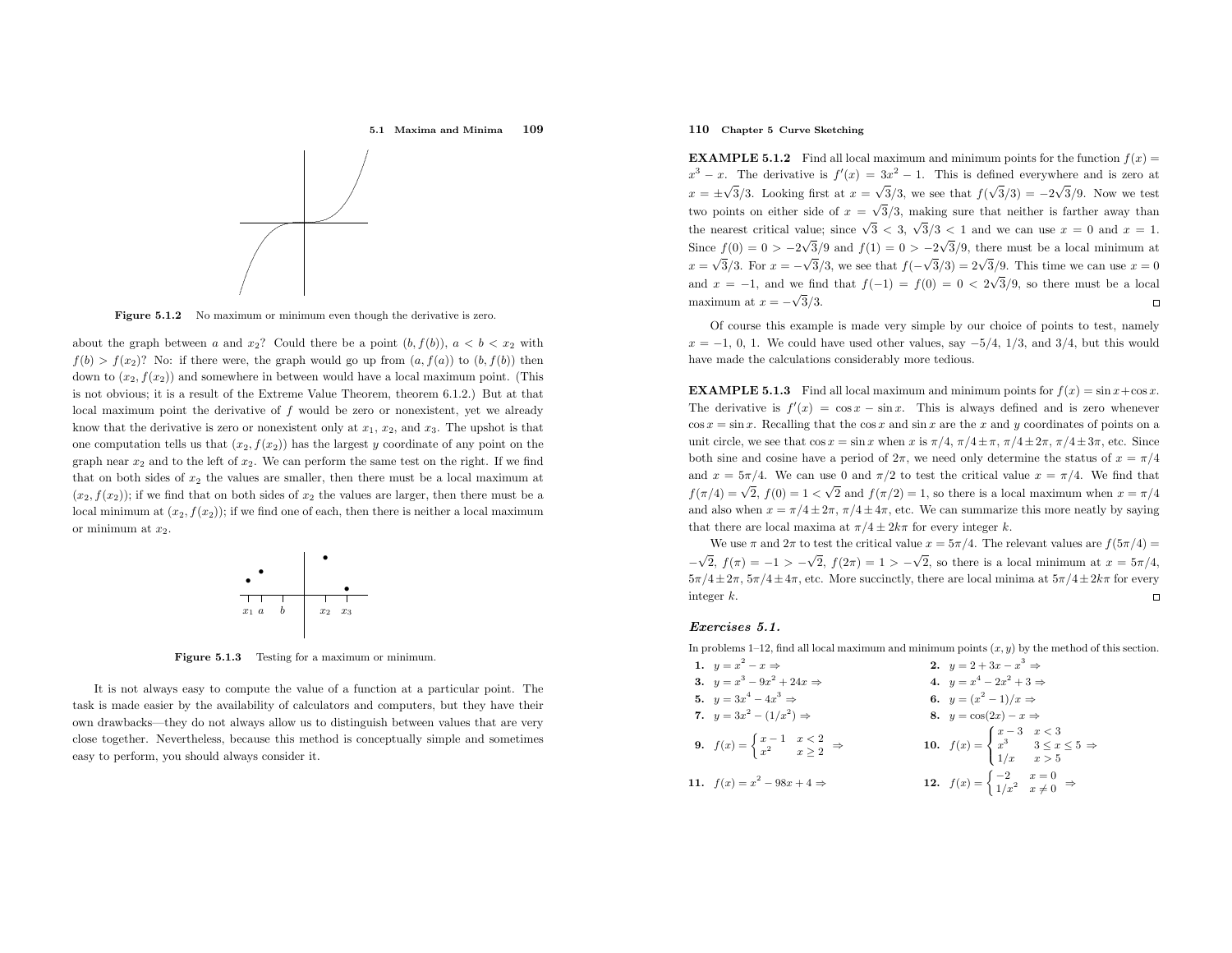#### 5.2 The first derivative test <sup>111</sup>

- 13. For any real number x there is a unique integer n such that  $n \leq x < n+1$ , and the greatest integer function is defined as  $\lfloor x \rfloor = n$ . Where are the critical values of the greatest integer function? Which are local maxima and which are local minima?
- **14.** Explain why the function  $f(x) = 1/x$  has no local maxima or minima.
- **15.** How many critical points can a quadratic polynomial function have?  $\Rightarrow$
- 16. Show that <sup>a</sup> cubic polynomial can have at most two critical points. Give examples to showthat <sup>a</sup> cubic polynomial can have zero, one, or two critical points.
- 17. We generalize the preceding two questions. Let  $n$  be a positive integer and let  $f$  be a polynomial of degree *n*. How many critical points can  $f$  have? (Hint: Recall the **Fundamental Theorem of Algebra**, which says that a polynomial of degree  $n$  has at most  $n$  roots.)
- **18.** Explore the family of functions  $f(x) = x^3 + cx + 1$  where c is a constant. How many and what types of local extremes are there? Your answer should depend on the value of <sup>c</sup>, that is, different values of <sup>c</sup> will <sup>g</sup>ive different answers.

#### 5.22 THE FIRST DERIVATIVE TEST

The method of the previous section for deciding whether there is <sup>a</sup> local maximum or minimum at <sup>a</sup> critical value is not always convenient. We can instead use informationabout the derivative  $f'(x)$  to decide; since we have already had to compute the derivative to find the critical values, there is often relatively little extra work involved in this method.

How can the derivative tell us whether there is <sup>a</sup> maximum, minimum, or neither at a point? Suppose that  $f'(a) = 0$ . If there is a local maximum when  $x = a$ , the function must be lower near  $x = a$  than it is right at  $x = a$ . If the derivative exists near  $x = a$ , this means  $f'(x) > 0$  when x is near a and  $x < a$ , because the function must "slope up" just to the left of a. Similarly,  $f'(x) < 0$  when x is near a and  $x > a$ , because f slopes down from the local maximum as we move to the right. Using the same reasoning, if there is a local minimum at  $x = a$ , the derivative of f must be negative just to the left of a and positive just to the right. If the derivative exists near <sup>a</sup> but does not change from positive to negative or negative to positive, that is, it is positive on both sides or negative on bothsides, then there is neither a maximum nor minimum when  $x = a$ . See the first graph in figure 5.1.1 and the grap<sup>h</sup> in figure 5.1.2 for examples.

**EXAMPLE 5.2.1** Find all local maximum and minimum points for  $f(x) = \sin x + \cos x$ using the first derivative test. The derivative is  $f'(x) = \cos x - \sin x$  and from example 5.1.3 the critical values we need to consider are  $\pi/4$  and  $5\pi/4$ .

The graphs of  $\sin x$  and  $\cos x$  are shown in figure 5.2.1. Just to the left of  $\pi/4$  the cosine is larger than the sine, so  $f'(x)$  is positive; just to the right the cosine is smaller than the sine, so  $f'(x)$  is negative. This means there is a local maximum at  $\pi/4$ . Just to the left of  $5\pi/4$  the cosine is smaller than the sine, and to the right the cosine is larger

# 112 Chapter <sup>5</sup> Curve Sketching

than the sine. This means that the derivative  $f'(x)$  is negative to the left and positive to the right, so f has a local minimum at  $5\pi/4$ .

An alternate approach is to compute  $f'$  at specific points. Choosing 0 and  $\pi/2$  for  $\pi/4$ , we find  $f'(0) = \cos(0) - \sin(0) = 1$ , and  $f'(\pi/2) = \cos(\pi/2) - \sin(\pi/2) = -1$ , so there is a local maximum at  $\pi/4$ . For  $5\pi/4$ , we choose  $\pi$  and  $3\pi/2$ . We see that  $f'(\pi) = \cos(\pi) - \sin(\pi) = -1$ , and  $f'(3\pi/2) = \cos(3\pi/2) - \sin(3\pi/2) = 1$ , so there is a local minimum at  $3\pi/2$ .

 $\Box$ 



**Figure 5.2.1** The sine and cosine.

# Exercises 5.2.

In 1–13, find all critical points and identify them as local maximum points, local minimum points, or neither.

| 1. $y = x^2 - x \Rightarrow$            | 2. $y = 2 + 3x - x^3 \Rightarrow$                                                   |  |
|-----------------------------------------|-------------------------------------------------------------------------------------|--|
| 3. $y = x^3 - 9x^2 + 24x \Rightarrow$   | 4. $y = x^4 - 2x^2 + 3 \Rightarrow$                                                 |  |
| 5. $y = 3x^4 - 4x^3 \Rightarrow$        | 6. $y = (x^2 - 1)/x \Rightarrow$                                                    |  |
| 7. $y = 3x^2 - (1/x^2) \Rightarrow$     | 8. $y = cos(2x) - x \Rightarrow$                                                    |  |
| 9. $f(x) = (5 - x)/(x + 2) \Rightarrow$ | 10. $f(x) =  x^2 - 121  \Rightarrow$                                                |  |
| 11. $f(x) = x^3/(x+1) \Rightarrow$      | <b>12.</b> $f(x) = \begin{cases} x^2 \sin(1/x) & x \neq 0 \\ 0 & x = 0 \end{cases}$ |  |
|                                         |                                                                                     |  |

- 13.  $f(x) = \sin^2 x \Rightarrow$
- **14.** Find the maxima and minima of  $f(x) = \sec x. \Rightarrow$
- **15.** Let  $f(\theta) = \cos^2(\theta) 2\sin(\theta)$ . Find the intervals where f is increasing and the intervals where f is decreasing in  $[0, 2\pi]$ . Use this information to classify the critical points of f as either local maximums, local minimums, or neither.  $\Rightarrow$
- **16.** Let  $r > 0$ . Find the local maxima and minima of the function  $f(x) = \sqrt{r^2 x^2}$  on its domain  $[-r, r]$ .
- 17. Let  $f(x) = ax^2 + bx + c$  with  $a \neq 0$ . Show that f has exactly one critical point. Give Let  $f(x) = ax + bx + c$  with  $a \neq 0$ . Show that f has exactly one critical point. Give conditions on a and b which guarantee that the critical point will be a maximum. It is possible to see this without using calculus at all; explain.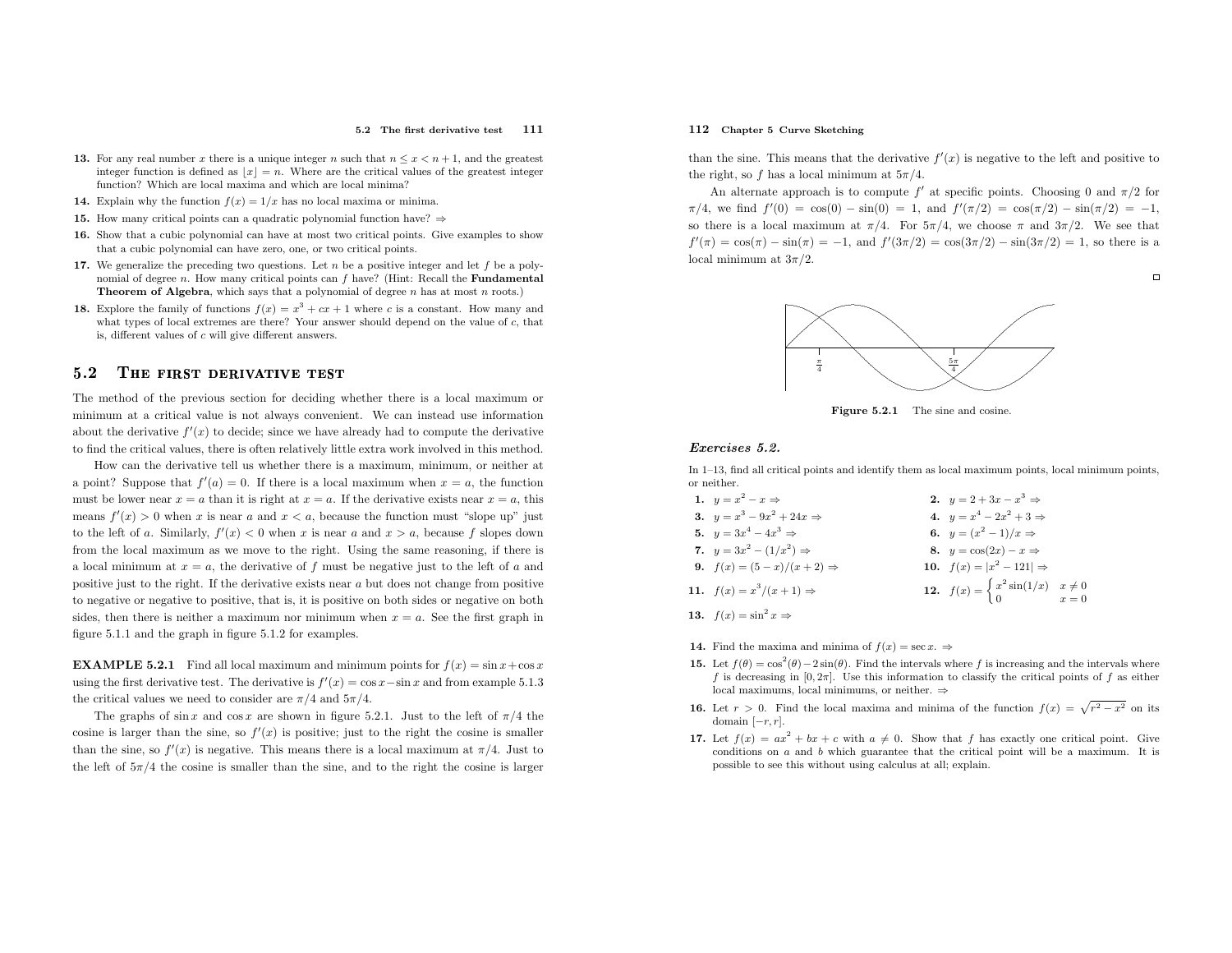#### 5.33 THE SECOND DERIVATIVE TEST

The basis of the first derivative test is that if the derivative changes from positive to negative at <sup>a</sup> point at which the derivative is zero then there is <sup>a</sup> local maximum at the point, and similarly for a local minimum. If  $f'$  changes from positive to negative it is decreasing; this means that the derivative of  $f'$ ,  $f''$ , might be negative, and if in fact  $f''$ is negative then  $f'$  is definitely decreasing, so there is a local maximum at the point in question. Note well that  $f'$  might change from positive to negative while  $f''$  is zero, in which case  $f''$  gives us no information about the critical value. Similarly, if  $f'$  changes from negative to positive there is a local minimum at the point, and  $f'$  is increasing. If  $f'' > 0$  at the point, this tells us that  $f'$  is increasing, and so there is a local minimum.

**EXAMPLE 5.3.1** Consider again  $f(x) = \sin x + \cos x$ , with  $f'(x) = \cos x - \sin x$  and  $f''(x) = -\sin x - \cos x$ . Since  $f''(\pi/4) = -\sqrt{2}/2 - \sqrt{2}/2 = -\sqrt{2} < 0$ , we know there is a local maximum at  $\pi/4$ . Since  $f''(5\pi/4) = -\sqrt{2}/2 - \sqrt{2}/2 = \sqrt{2} > 0$ , there is a local minimum at  $5\pi/4$ .

When it works, the second derivative test is often the easiest way to identify local maximum and minimum points. Sometimes the test fails, and sometimes the second derivative is quite difficult to evaluate; in such cases we must fall back on one of the previous tests.

**EXAMPLE 5.3.2** Let  $f(x) = x^4$ . The derivatives are  $f'(x) = 4x^3$  and  $f''(x) = 12x^2$ . Zero is the only critical value, but  $f''(0) = 0$ , so the second derivative test tells us nothing. However,  $f(x)$  is positive everywhere except at zero, so clearly  $f(x)$  has a local minimum at zero. On the other hand,  $f(x) = -x^4$  also has zero as its only critical value, and the second derivative is again zero, but  $-x^4$  has a local maximum at zero. Finally, if  $f(x) = x^3$ ,  $f'(x) = 3x^2$  and  $f''(x) = 6x$ . Again, zero is the only critical value and  $f''(0) = 0$ , but  $x^3$ has neither <sup>a</sup> maximum nor <sup>a</sup> minimum at 0.

# Exercises 5.3.

Find all local maximum and minimum points by the second derivative test, when possible.

| 1. $y = x^2 - x \Rightarrow$          | 2. $y = 2 + 3x - x^3 \Rightarrow$          |
|---------------------------------------|--------------------------------------------|
| 3. $y = x^3 - 9x^2 + 24x \Rightarrow$ | 4. $y = x^4 - 2x^2 + 3 \Rightarrow$        |
| 5. $y = 3x^4 - 4x^3 \Rightarrow$      | 6. $y = (x^2 - 1)/x \Rightarrow$           |
| 7. $y = 3x^2 - (1/x^2) \Rightarrow$   | 8. $y = cos(2x) - x \Rightarrow$           |
| 9. $y = 4x + \sqrt{1-x} \Rightarrow$  | 10. $y = (x+1)/\sqrt{5x^2+35} \Rightarrow$ |
| 11. $y = x^5 - x \Rightarrow$         | 12. $y = 6x + \sin 3x \Rightarrow$         |
| 13. $y = x + 1/x \Rightarrow$         | 14. $y = x^2 + 1/x \Rightarrow$            |
|                                       |                                            |

# 114 Chapter <sup>5</sup> Curve Sketching

| 15. $y = (x+5)^{1/4} \Rightarrow$         | 16. $y = \tan^2 x \Rightarrow$ |
|-------------------------------------------|--------------------------------|
| 17. $y = \cos^2 x - \sin^2 x \Rightarrow$ | 18. $y = \sin^3 x \Rightarrow$ |

#### 5.44 CONCAVITY AND INFLECTION POINTS

We know that the sign of the derivative tells us whether a function is increasing or decreasing; for example, when  $f'(x) > 0$ ,  $f(x)$  is increasing. The sign of the second derivative  $f''(x)$  tells us whether  $f'$  is increasing or decreasing; we have seen that if  $f'$  is zero and increasing at a point then there is a local minimum at the point, and if  $f'$  is zero and decreasing at <sup>a</sup> point then there is <sup>a</sup> local maximum at the point. Thus, we extractedinformation about  $f$  from information about  $f''$ .

We can get information from the sign of  $f''$  even when  $f'$  is not zero. Suppose that  $f''(a) > 0$ . This means that near  $x = a$ ,  $f'$  is increasing. If  $f'(a) > 0$ , this means that f slopes up and is getting steeper; if  $f'(a) < 0$ , this means that f slopes down and is getting less steep. The two situations are shown in figure 5.4.1. <sup>A</sup> curve that is shaped like this is called concave up.



**Figure 5.4.1**  $f''(a) > 0$ :  $f'(a)$  positive and increasing,  $f'(a)$  negative and increasing.

Now suppose that  $f''(a) < 0$ . This means that near  $x = a$ ,  $f'$  is decreasing. If  $f'(a) > 0$ , this means that f slopes up and is getting less steep; if  $f'(a) < 0$ , this means that  $f$  slopes down and is getting steeper. The two situations are shown in figure 5.4.2. A curve that is shaped like this is called concave down.





If we are trying to understand the shape of the grap<sup>h</sup> of <sup>a</sup> function, knowing where it is concave up and concave down helps us to get <sup>a</sup> more accurate <sup>p</sup>icture. Of particular interest are points at which the concavity changes from up to down or down to up; such

 $\Box$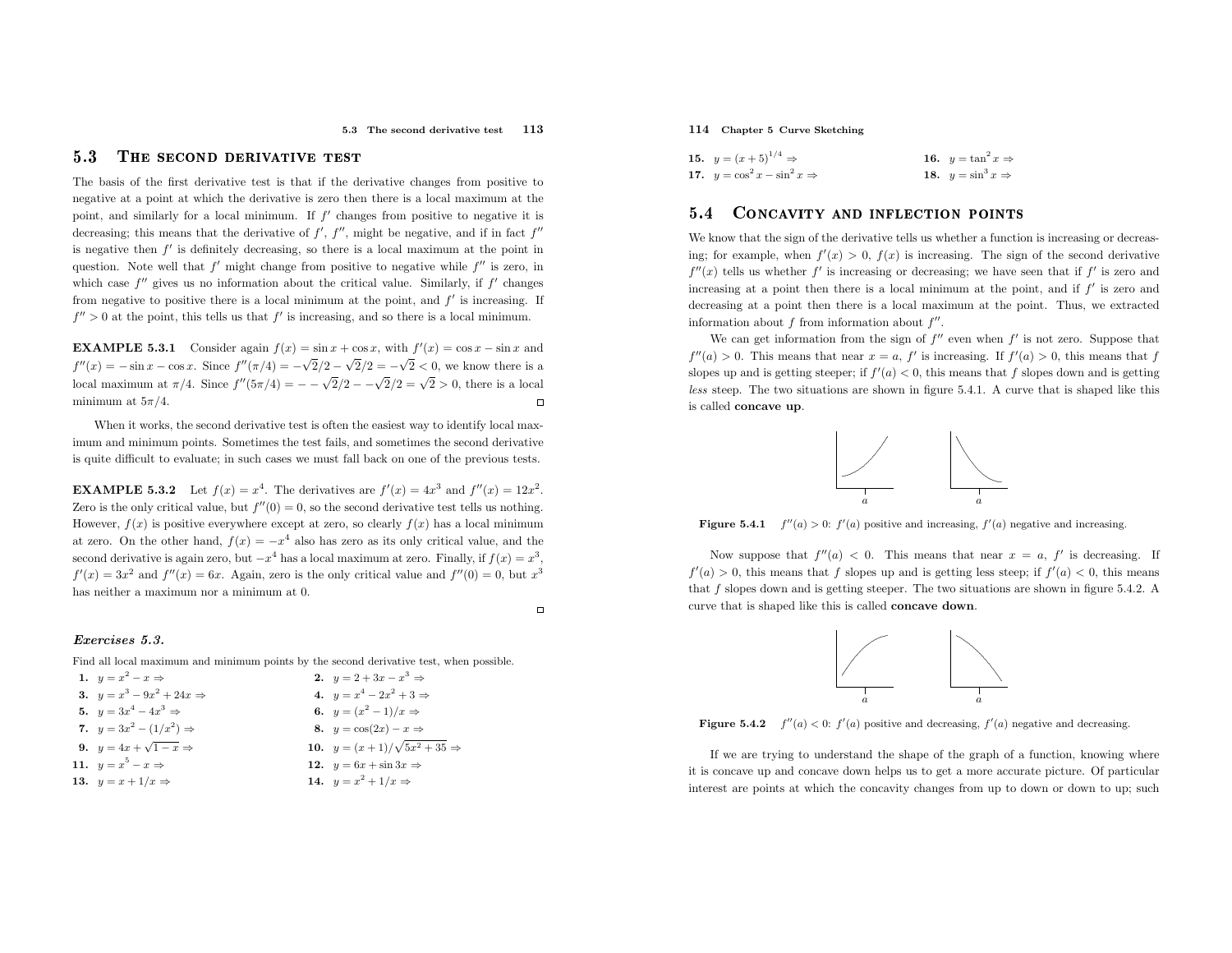#### 5.4 Concavity and inflection points <sup>115</sup>

points are called **inflection points**. If the concavity changes from up to down at  $x = a$ ,  $f''$ changes from positive to the left of a to negative to the right of a, and usually  $f''(a) = 0$ . We can identify such points by first finding where  $f''(x)$  is zero and then checking to see whether  $f''(x)$  does in fact go from positive to negative or negative to positive at these points. Note that it is possible that  $f''(a) = 0$  but the concavity is the same on both sides;  $f(x) = x^4$  at  $x = 0$  is an example.

**EXAMPLE 5.4.1** Describe the concavity of  $f(x) = x^3 - x$ . First, we compute  $f'(x) =$  $3x^2 - 1$  and  $f''(x) = 6x$ . Since  $f''(0) = 0$ , there is potentially an inflection point at zero. Since  $f''(x) > 0$  when  $x > 0$  and  $f''(x) < 0$  when  $x < 0$  the concavity does change from down to up at zero, and the curve is concave down for all  $x < 0$  and concave up for all  $x > 0$ .

Note that we need to compute and analyze the second derivative to understand concavity, so we may as well try to use the second derivative test for maxima and minima. If for some reason this fails we can then try one of the other tests.

## Exercises 5.4.

Describe the concavity of the functions in 1–18.

| 1. $y = x^2 - x \Rightarrow$              | 2. $y = 2 + 3x - x^3 \Rightarrow$          |
|-------------------------------------------|--------------------------------------------|
| 3. $y = x^3 - 9x^2 + 24x \Rightarrow$     | 4. $y = x^4 - 2x^2 + 3 \Rightarrow$        |
| 5. $y = 3x^4 - 4x^3 \Rightarrow$          | 6. $y = (x^2 - 1)/x \Rightarrow$           |
| 7. $y = 3x^2 - (1/x^2) \Rightarrow$       | 8. $y = \sin x + \cos x \Rightarrow$       |
| 9. $y = 4x + \sqrt{1-x} \Rightarrow$      | 10. $y = (x+1)/\sqrt{5x^2+35} \Rightarrow$ |
| 11. $y = x^5 - x \Rightarrow$             | 12. $y = 6x + \sin 3x \Rightarrow$         |
| 13. $y = x + 1/x \Rightarrow$             | 14. $y = x^2 + 1/x \Rightarrow$            |
| 15. $y = (x+5)^{1/4} \Rightarrow$         | 16. $y = \tan^2 x \Rightarrow$             |
| 17. $y = \cos^2 x - \sin^2 x \Rightarrow$ | 18. $y = \sin^3 x \Rightarrow$             |
|                                           |                                            |

- **19.** Identify the intervals on which the graph of the function  $f(x) = x^4 4x^3 + 10$  is of one of the set of one of the set of one of the set of one of the set of one of the set of one of the set of one of the set of one o these four shapes: concave up and increasing; concave up and decreasing; concave down andincreasing; concave down and decreasing. ⇒
- **20.** Describe the concavity of  $y = x^3 + bx^2 + cx + d$ . You will need to consider different cases, Describe the concavity of  $y = x^2 + bx + d$ <br>depending on the values of the coefficients.
- **21.** Let  $n$  be an integer greater than or equal to two, and suppose  $f$  is a polynomial of degree n. How many inflection points can  $f$  have? Hint: Use the second derivative test and the Fundamental Theorem of Algebra (see exercise <sup>17</sup> in section 5.1).

116 Chapter <sup>5</sup> Curve Sketching

#### 5.5Asymptotes and Other Things to Look For

<sup>A</sup> vertical asymptote is <sup>a</sup> <sup>p</sup>lace where the function becomes infinite, typically because the formula for the function has <sup>a</sup> denominator that becomes zero. For example, the reciprocal function  $f(x) = 1/x$  has a vertical asymptote at  $x = 0$ , and the function  $\tan x$ has a vertical asymptote at  $x = \pi/2$  (and also at  $x = -\pi/2$ ,  $x = 3\pi/2$ , etc.). Whenever the formula for <sup>a</sup> function contains <sup>a</sup> denominator it is worth looking for <sup>a</sup> vertical asymptote by checking to see if the denominator can ever be zero, and then checking the limit at such points. Note that there is not always <sup>a</sup> vertical asymptote where the denominator is zero:  $f(x) = (\sin x)/x$  has a zero denominator at  $x = 0$ , but since  $\lim_{x\to 0} (\sin x)/x = 1$  there is no asymptote there.

A horizontal asymptote is a horizontal line to which  $f(x)$  gets closer and closer as x approaches ∞ (or as x approaches  $-\infty$ ). For example, the reciprocal function has the <sup>x</sup>-axis for <sup>a</sup> horizontal asymptote. Horizontal asymptotes can be identified by computing the limits  $\lim_{x\to\infty}f(x)$  and  $\lim_{x\to-\infty}f(x)$ . Since  $\lim_{x\to\infty}1/x = \lim_{x\to-\infty}1/x = 0$ , the line  $y = 0$  (that is, the <sup>x</sup>-axis) is <sup>a</sup> horizontal asymptote in both directions.

Some functions have asymptotes that are neither horizontal nor vertical, but some other line. Such asymptotes are somewhat more difficult to identify and we will ignore them.

If the domain of the function does not extend out to infinity, we should also askwhat happens as  $x$  approaches the boundary of the domain. For example, the function  $y = f(x) = 1/\sqrt{r^2 - x^2}$  has domain  $-r < x < r$ , and y becomes infinite as x approaches either r or  $-r$ . In this case we might also identify this behavior because when  $x = \pm r$  the denominator of the function is zero.

If there are any points where the derivative fails to exist (a cusp or corner), then we should take special note of what the function does at such <sup>a</sup> point.

Finally, it is worthwhile to notice any symmetry. A function  $f(x)$  that has the same value for  $-x$  as for x, i.e.,  $f(-x) = f(x)$ , is called an "even function." Its graph is symmetric with respect to the y-axis. Some examples of even functions are:  $x^n$  when n is an even number,  $\cos x$ , and  $\sin^2 x$ . On the other hand, a function that satisfies the property  $f(-x) = -f(x)$  is called an "odd function." Its graph is symmetric with respect to the origin. Some examples of odd functions are:  $x^n$  when n is an odd number,  $\sin x$ , and tan <sup>x</sup>. Of course, most functions are neither even nor odd, and do not have any particular symmetry.